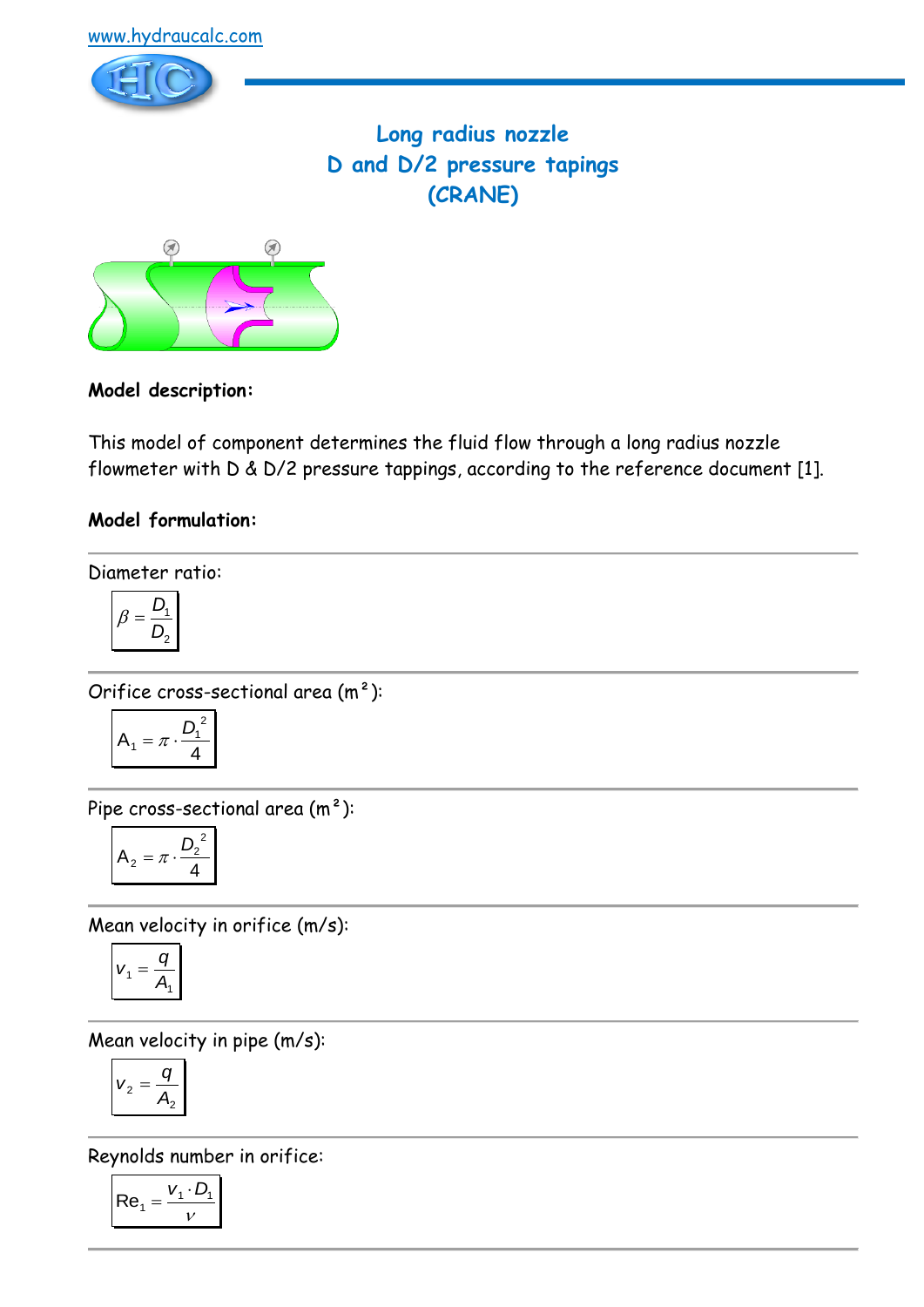Reynolds number in pipe:

$$
\mathsf{Re}_2 = \frac{v_2 \cdot D_2}{v}
$$

Flow coefficient:



## Discharge coefficient:

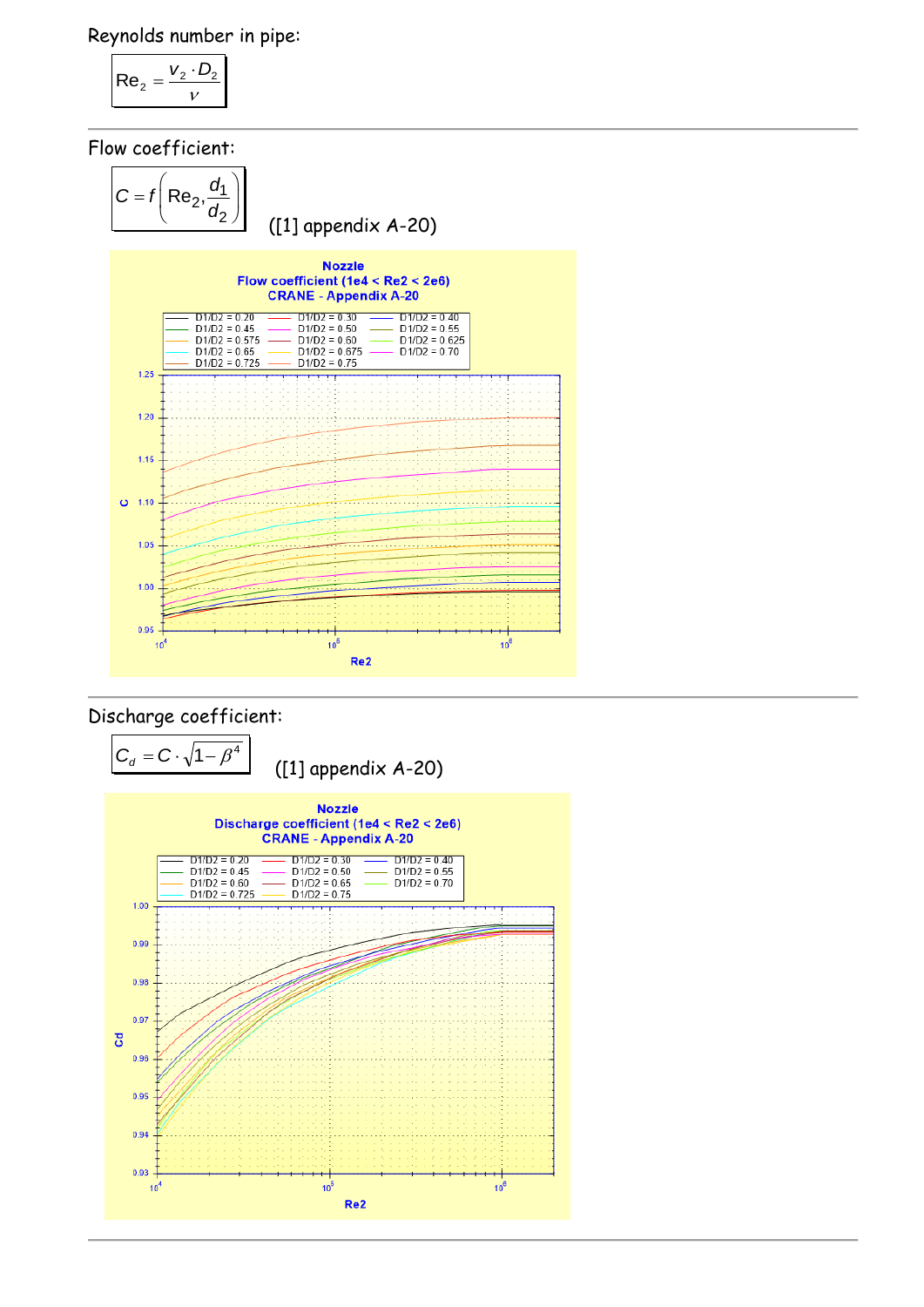Velocity of approach factor:



Volume flow rate  $(m^3/s)$ :

 $q = A_1 \cdot C \cdot \sqrt{\frac{A_1}{A_1}}$  $\overline{2 \cdot \Delta p}$  $\rho$ ([1] Equation 2-23)

Mass flow rate (kg/s):

$$
w=q\cdot \rho
$$

Net pressure loss (Pa):

$$
\Delta \varpi = \frac{\sqrt{1 - \beta^4} - C \cdot \beta^2}{\sqrt{1 - \beta^4} + C \cdot \beta^2} \cdot \Delta p
$$
 (23 § 5.2.8)

Net pressure loss coefficient (based on the mean pipe velocity):

$$
K = \frac{\Delta \varpi}{0.5 \cdot \rho \cdot V^2}
$$
 (2] \$ 5.2.8

Net head loss (m):

$$
\Delta h = K_o \cdot \frac{{v_2}^2}{2 \cdot g}
$$

Net hydraulic power loss (W):

 $Wh = \Delta w \cdot q$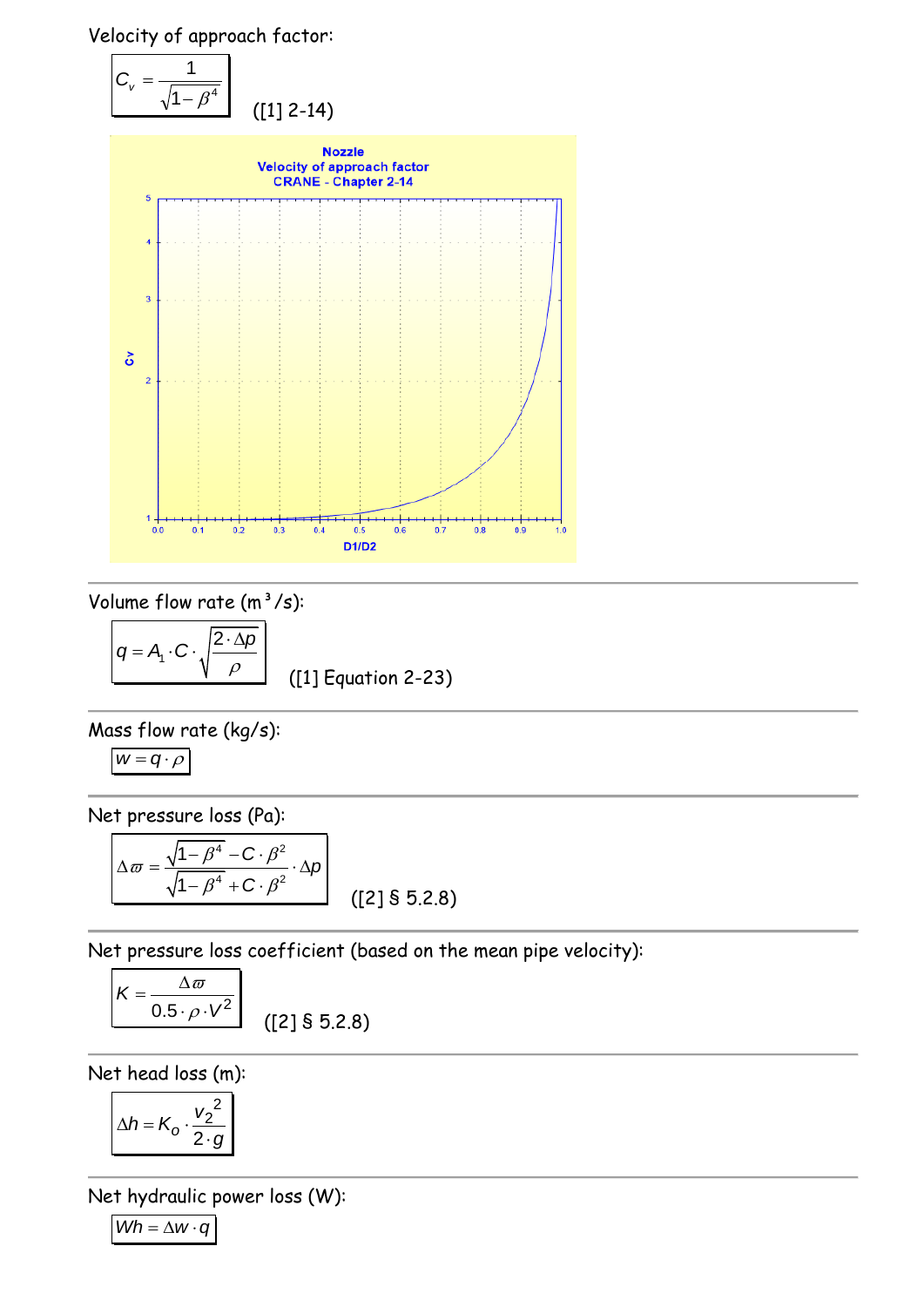Measured head loss (m):

 $H = \frac{\Delta P}{\Delta}$  $\rho \cdot g$  $\Delta H = \frac{\Delta}{4}$ .

#### **Symbols, Definitions, SI Units:**

- D<sup>1</sup> Orifice diameter (m)
- D<sup>2</sup> Internal pipe diameter (m)
- B Diameter ratio ()
- $A_1$  Orifice cross-sectional area  $(m^2)$
- $A_2$  Pipe cross-sectional area  $(m^2)$
- q Volume flow rate  $(m^3/s)$
- $v_1$  Mean velocity in orifice  $(m/s)$
- v<sub>2</sub> Mean velocity in pipe (m/s)
- Re<sup>1</sup> Reynolds number in orifice ()
- Re<sup>2</sup> Reynolds number in pipe ()
- C Flow coefficient ()
- $C_d$  Discharge coefficient ()
- $C_v$  Velocity of approach factor ()
- $\Delta P$  Measured pressure loss (Pa)
- w Mass flow rate (kg/s)
- $\Delta \varpi$  Net pressure loss (Pa)
- $K_0$  Resistance coefficient (based on the mean pipe velocity) ()
- $\Delta h$  Net head loss of fluid (m)
- Wh Hydraulic power loss (W)
- $\Delta H$  Measured head loss of fluid (m)
- $p$  Fluid density (kg/m<sup>3</sup>)
- $v$  Fluid kinematic viscosity  $(m^2/s)$
- $g$  Gravitational acceleration  $(m/s^2)$

Notation of equations according to sources.

### **Validity range:**

- turbulent flow regime  $(10^4 \cdot Re_2 \cdot 2.10^6)$
- stabilized flow upstream of the orifice

### **Example of application:**